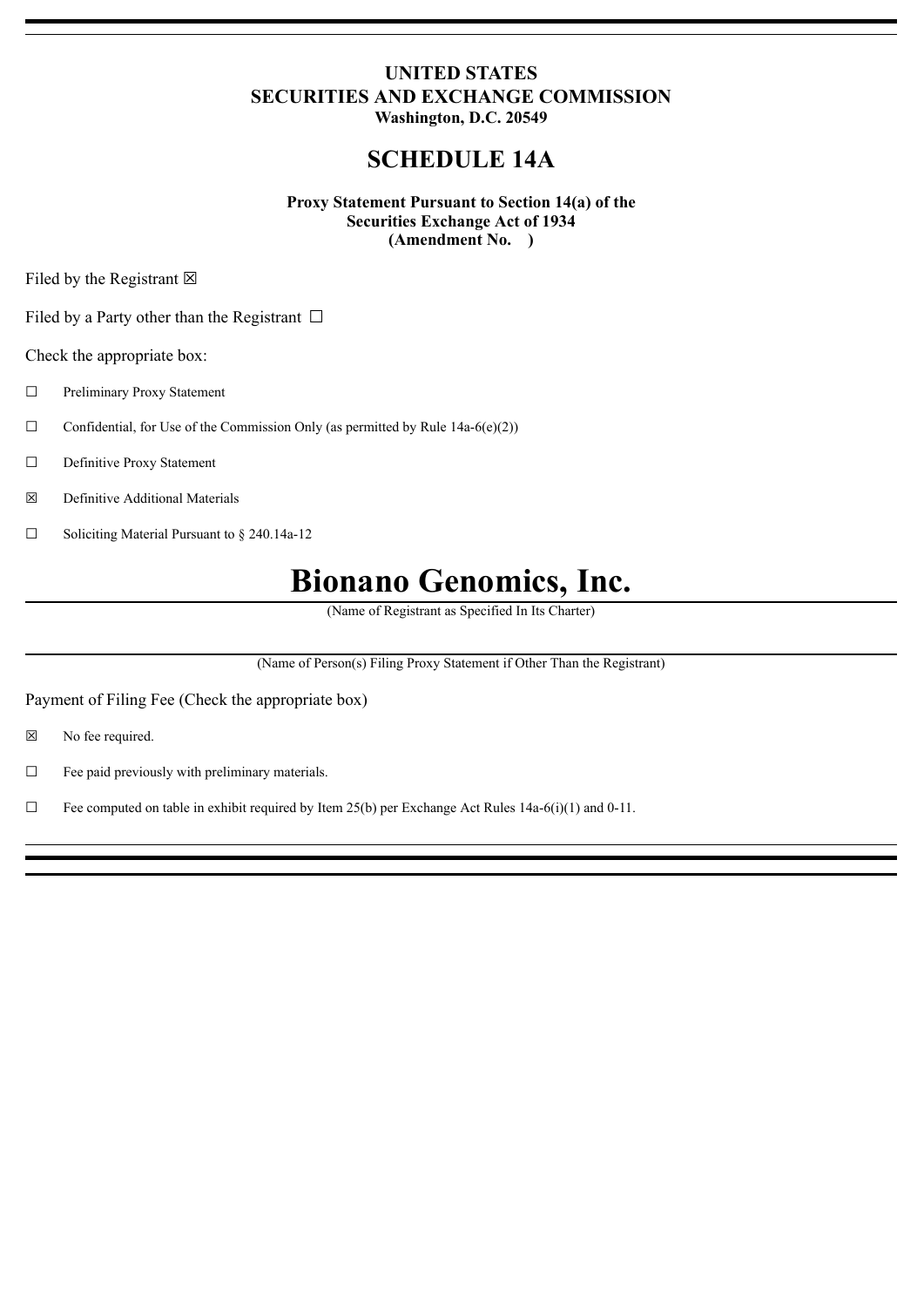#### **BIONANO GENOMICS, INC. 9540 Towne Centre Drive, Suite 100 San Diego, CA 92121**



### **SUPPLEMENT TO PROXY STATEMENT FOR ANNUAL MEETING OF STOCKHOLDERS**

On May 26, 2022, Bionano Genomics, Inc. issued a press release related to its Annual Meeting of Stockholders to be held on June 9, 2022 at 10:00 a.m. Pacific Time as further detailed in the Definitive Proxy Statement (the "Proxy Statement") for the meeting. A copy of the Proxy Statement was filed with the Securities and Exchange Commission on April 27, 2022. A copy of the press release is set forth below.

#### **THIS SUPPLEMENT, INCLUDING THE COPY OF THE PRESS RELEASE INCLUDED BELOW, SHOULD BE READ IN CONJUNCTION WITH THE PROXY STATEMENT.**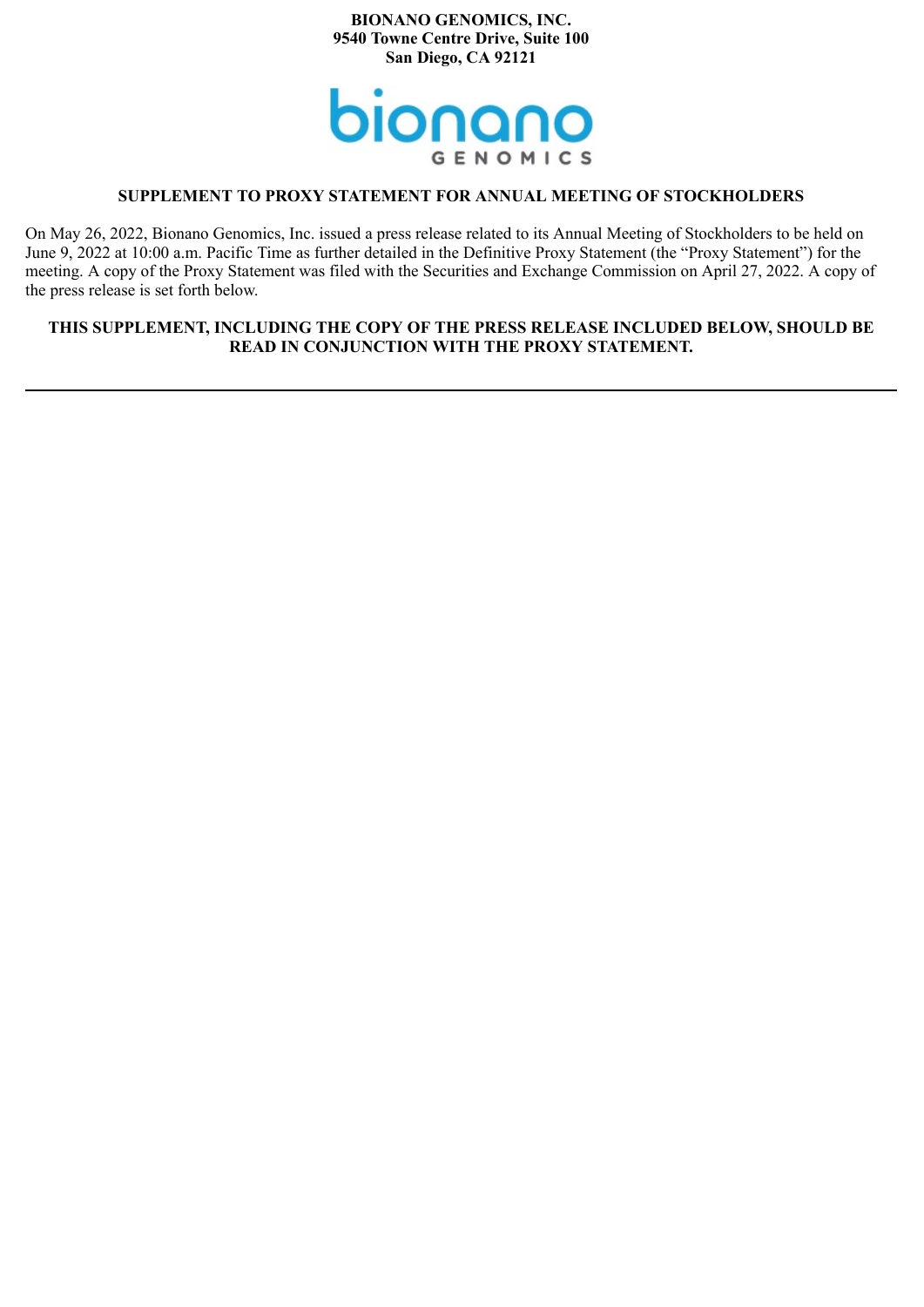

#### **Bionano Announces Glass Lewis Recommendation and Encourages Stockholders to Cast their Vote Ahead of June 9th Annual Meeting**

SAN DIEGO, May 26, 2022 (GLOBE NEWSWIRE) – Bionano Genomics, Inc. (Nasdaq: BNGO), pioneer of optical genome mapping (OGM) solutions on the Saphyr® system and provider of N<sub>x</sub>Clinical™ software, the leading solution for visualization, interpretation and reporting of genomic data, today announced that Glass Lewis & Co., a leading independent proxy advisory firm, has recommended that Bionano's stockholders vote in favor of all proposals recommended by Bionano's Board of Directors at the Company's 2022 Annual Meeting of Stockholders (details below).

Bionano encourages its stockholders to vote their shares by proxy to help Bionano meet a quorum ahead of the Annual Meeting.

"We are grateful for the Bionano stockholders who have already submitted their proxies. Participation levels are ahead of where they were at this point for the 2021 Annual Meeting of Stockholders, but there is still a gap to close in order for us to meet quorum. Conducting the Annual Meeting as planned helps us avoid the extra expenses that would result from delaying the meeting if we don't reach quorum on June 9th," commented Erik Holmlin, PhD, president and chief executive officer of Bionano Genomics.

#### **Details of the Annual Meeting**

Bionano's Annual Meeting of Stockholders is scheduled for June 9, 2022 at 10:00 a.m. Pacific Time. Bionano's stockholders of record as of April 12, 2022 can attend the meeting by visiting www.virtualshareholdermeeting.com/BNGO2022. Bionano has retained a proxy solicitor to assist in the solicitation of proxies and provide related advice and informational support. If you would like to discuss the proposals to be voted on at the Annual Meeting or have any questions regarding how to vote, you may contact Christopher Rice of Morrow Sodali LLC by phone at (203) 561-6945 or by email at c.rice@morrowsodali.com.

#### **About Bionano Genomics**

Bionano Genomics is a provider of genome analysis solutions that can enable researchers and clinicians to reveal answers to challenging questions in biology and medicine. The Company's mission is to transform the way the world sees the genome through OGM solutions, diagnostic services and software. The Company offers OGM solutions for applications across basic, translational and clinical research. Through its Lineagen business, the Company also provides diagnostic testing for patients with clinical presentations consistent with autism spectrum disorder and other neurodevelopmental disabilities. Through its BioDiscovery business, the Company also offers an industry-leading, platform-agnostic software solution, which integrates nextgeneration sequencing and microarray data designed to provide analysis, visualization, interpretation and reporting of copy number variants, single-nucleotide variants and absence of heterozygosity across the genome in one consolidated view. For more information, visit www.bionanogenomics.com, www.lineagen.com or www.biodiscovery.com.